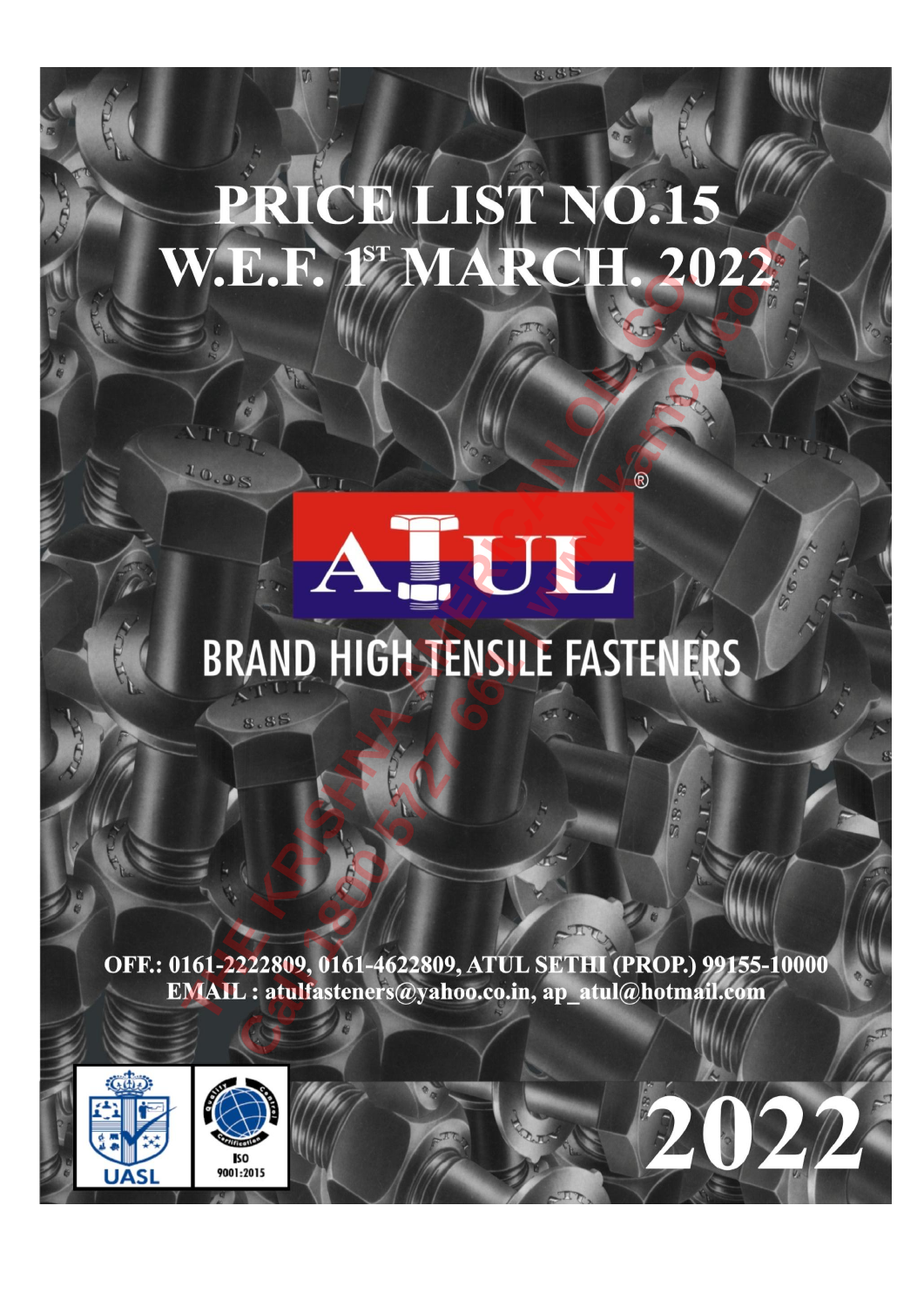

### **ATUL BRAND**

**HIGH TENSILE HEX HEAD SCREW (FT) GRADE-8.8** IS-1364 (PART-2) 1SO:4017(DIN-933)

Rate Per 100 Pcs.

← DIAMETER →

|                | <b>FULL THREAD (GRADE-8.8)</b> |     |     |           |            |            |            |            |            |            |            |            |  |
|----------------|--------------------------------|-----|-----|-----------|------------|------------|------------|------------|------------|------------|------------|------------|--|
|                |                                | 5M  | 6M  | <b>8M</b> | <b>10M</b> | <b>12M</b> | <b>14M</b> | <b>16M</b> | <b>18M</b> | <b>20M</b> | <b>22M</b> | <b>24M</b> |  |
|                | <b>10M</b>                     | 157 | 150 |           |            |            |            |            |            |            |            |            |  |
|                | <b>12M</b>                     | 171 | 164 |           |            |            |            |            |            |            |            |            |  |
|                | <b>15M</b>                     | 204 | 189 | 371       |            |            |            |            |            | ۰          |            |            |  |
|                | <b>20M</b>                     | 229 | 213 | 415       | 746        |            |            |            |            |            |            |            |  |
|                | <b>25M</b>                     | 305 | 244 | 470       | 828        | 1177       | 1708       | 2258       |            |            |            |            |  |
|                | <b>30M</b>                     | 306 | 275 | 521       | 915        | 1296       | 1866       | 2474       | 3378       |            |            |            |  |
|                | <b>35M</b>                     | 340 | 292 | 578       | 988        | 1412       | 2029       | 2688       | 3638       |            |            |            |  |
|                | <b>40M</b>                     | 374 | 323 | 630       | 1067       | 1527       | 2186       | 2904       | 3895       |            |            |            |  |
|                | 45M                            | 406 | 351 | 684       | 1150       | 1641       | 2349       | 3132       | 4155       | 5378       | 6648       | 8332       |  |
| ↟              | <b>50M</b>                     | 448 | 385 | 737       | 1230       | 1754       | 2506       | 3317       | 4419       | 5744       | 7056       | 8830       |  |
| <b>HISMSTH</b> | <b>55M</b>                     |     | 415 | 790       | 1313       | 1872       | 2669       | 3541       | 4704       | 6071       | 7480       | 9298       |  |
|                | <b>60M</b>                     |     | 442 | 843       | 1393       | 1989       | 2825       | 3767       | 4964       | 6409       | 7886       | 9809       |  |
|                | 65M                            |     | 471 | 900       | 1476       | 2104       | 2989       | 3963       | 5222       | 6729       | 8291       | 10307      |  |
|                | <b>70M</b>                     |     | 502 | 951       | 1558       | 2220       | 3148       | 4189       | 5470       | 7056       | 8695       | 10794      |  |
|                | <b>75M</b>                     |     | 534 | 1007      | 1637       | 2336       | 3284       | 4419       | 5744       | 7411       | 9087       | 11248      |  |
|                | <b>80M</b>                     |     | 565 | 1059      | 1715       | 2447       | 3446       | 4632       | 6024       | 7734       | 9517       | 11740      |  |
|                | <b>90M</b>                     |     | 624 | 1167      | 1878       | 2677       | 3767       | 5058       | 6538       | 8376       | 10377      | 12665      |  |
|                | <b>100M</b>                    |     | 683 | 1273      | 2038       | 2916       | 4092       | 5470       | 7056       | 9087       | 11170      | 13629      |  |
|                | <b>110M</b>                    |     |     |           | 2254       | 3215       | 4518       | 6065       | 7790       | 9959       | 12264      | 14934      |  |
|                | <b>120M</b>                    |     |     |           | 2412       | 3455       | 4835       | 6497       | 8298       | 10603      | 13145      | 15953      |  |
|                | 125M                           |     |     |           | 2496       | 3571       | 5002       | 6701       | 8590       | 10969      | 13535      | 16450      |  |
|                | <b>130M</b>                    |     |     |           | 2583       | 3685       | 5169       | 6906       | 8881       | 11334      | 13926      | 16939      |  |
|                | 140M                           |     |     |           | 2744       | 3913       | 5495       | 7369       | 9391       | 11995      | 14804      | 17859      |  |
|                | <b>150M</b>                    |     |     |           | 2908       | 4151       | 5826       | 7827       | 9900       | 12640      | 15648      | 18888      |  |

**FOR GRADE-10.9 10% EXTRA THAN ABOVE PRICE.**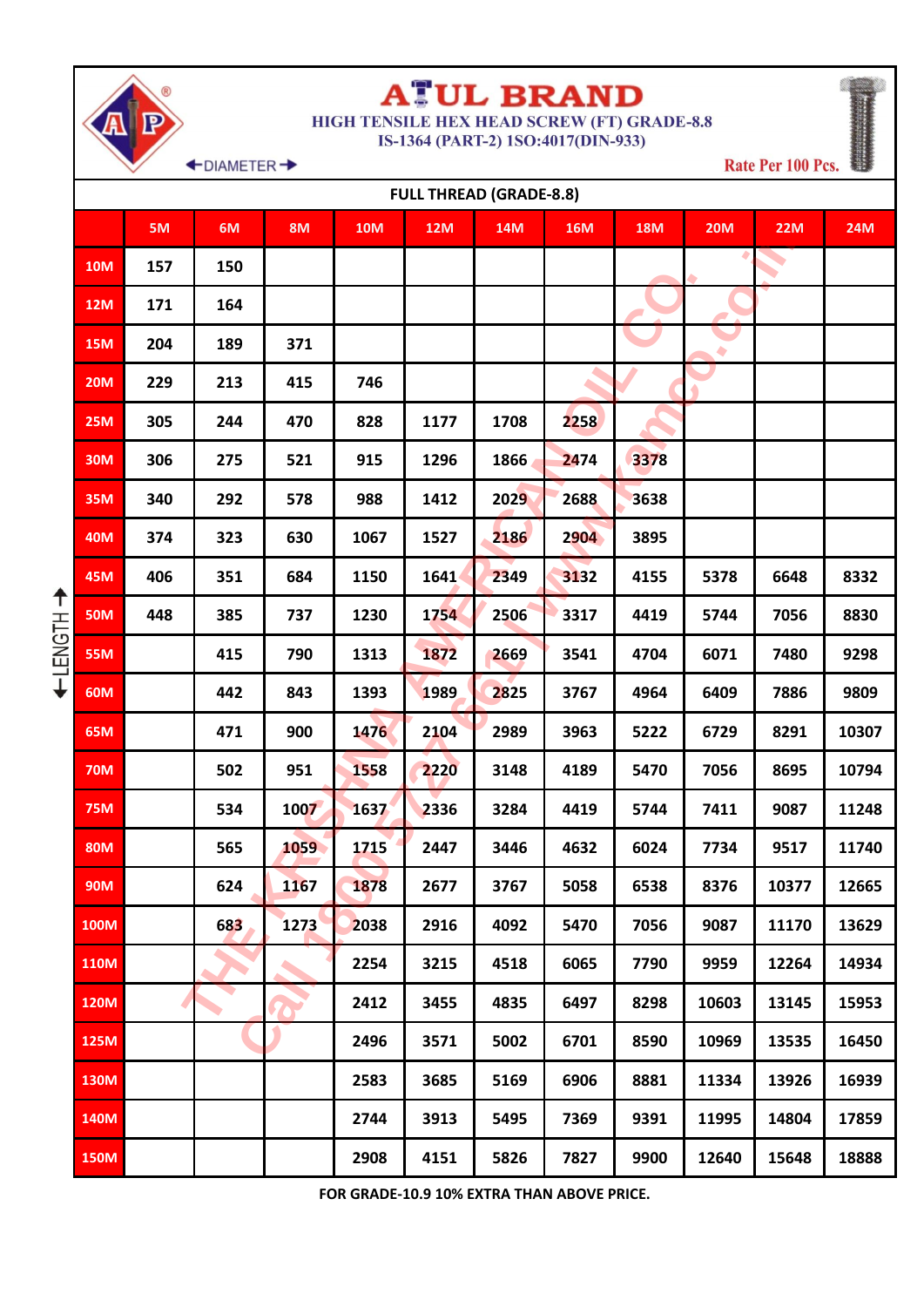|             |     | +DIAMETER + |            |            |            |                                |            |            | Rate Per 100 Pcs. |            |
|-------------|-----|-------------|------------|------------|------------|--------------------------------|------------|------------|-------------------|------------|
|             |     |             |            |            |            | <b>HALF THREAD (GRADE-8.8)</b> |            |            |                   |            |
|             | 6M  | <b>8M</b>   | <b>10M</b> | <b>12M</b> | <b>14M</b> | <b>16M</b>                     | <b>18M</b> | <b>20M</b> | <b>22M</b>        | <b>24M</b> |
| <b>35M</b>  | 323 |             |            |            |            |                                |            |            |                   |            |
| <b>40M</b>  | 354 | 672         |            |            |            |                                |            |            |                   |            |
| <b>45M</b>  | 393 | 737         | 1210       |            |            |                                |            | ۰          | ٠                 |            |
| <b>50M</b>  | 426 | 800         | 1305       | 1843       |            | 3433                           |            |            |                   |            |
| <b>55M</b>  | 461 | 860         | 1412       | 1970       | 2883       | 3691                           |            |            |                   |            |
| <b>60M</b>  | 499 | 926         | 1502       | 2095       | 2932       | 3949                           | 5489       | 6691       | 8592              |            |
| 65M         | 534 | 995         | 1599       | 2223       | 3224       | 4199                           | 5750       | 7097       | 9050              |            |
| <b>70M</b>  | 567 | 1028        | 1730       | 2348       | 3421       | 4460                           | 5915       | 7488       | 9422              | 12179      |
| <b>75M</b>  | 603 | 1107        | 1787       | 2467       | 3597       | 4694                           | 6163       | 7886       | 9814              | 12668      |
| <b>80M</b>  | 642 | 1185        | 1890       | 2597       | 3792       | 4960                           | 6429       | 8288       | 10278             | 13359      |
| <b>90M</b>  | 708 | 1302        | 2070       | 2839       | 3946       | 5440                           | 7191       | 9069       | 11028             | 14616      |
| <b>100M</b> | 774 | 1421        | 2257       | 3086       | 4391       | 5945                           | 7849       | 9834       | 12002             | 15833      |
| <b>110M</b> |     |             | 2427       | 3494       | 4795       | 6417                           | 8328       | 10599      | 13054             | 17097      |
| <b>120M</b> |     |             | 2615       | 4029       | 5283       | 6942                           | 8825       | 11417      | 14189             | 18188      |
| 125M        |     |             | 2704       | 4180       | 5476       | 7184                           | 9301       | 11797      | 14582             | 18699      |
| 130M        |     |             | 2792       | 4330       | 5672       | 7428                           | 9774       | 12177      | 14971             | 19208      |
| 140M        |     |             | 2988       | 4667       | 6105       | 7934                           | 10879      | 13055      | 15843             | 20116      |
| <b>150M</b> |     |             | 3246       | 4929       | 6391       | 8435                           | 11337      | 13829      | 16824             | 21370      |
| <b>160M</b> |     |             |            | 5447       |            | 9371                           | 12389      | 15406      | 18587             | 22496      |
| <b>170M</b> |     |             |            | 5497       |            | 9887                           | 13033      | 16246      | 19593             | 23745      |
| 175M        |     |             |            | 5610       |            | 10164                          | 13355      | 16670      | 20117             | 24444      |
| <b>180M</b> |     |             |            | 5726       |            | 10411                          | 13676      | 17097      | 20602             | 25140      |
| <b>190M</b> |     |             |            | 6114       |            | 10954                          | 14406      | 17943      | 21698             | 26292      |
| <b>200M</b> |     |             |            | 6372       |            | 11415                          | 15131      | 18785      | 22791             | 27573      |
| <b>210M</b> |     |             |            | 7429       |            | 11953                          | 15789      | 19515      | 23729             | 28543      |
| <b>220M</b> |     |             |            | 7766       |            | 12510                          | 16679      | 20239      | 24438             | 29505      |
| <b>225M</b> |     |             |            | 7840       |            | 12785                          | 17123      | 20602      | 25140             | 29986      |
| <b>230M</b> |     |             |            | 8102       |            | 13038                          | 17477      | 21042      | 25630             | 30697      |
| <b>240M</b> |     |             |            | 8401       |            | 13547                          | 18188      | 21914      | 26602             | 32095      |
| <b>250M</b> |     |             |            | 8886       |            | 14062                          | 18899      | 22791      | 27573             | 33520      |
| <b>260M</b> |     |             |            | 9259       |            | 14631                          | 19600      | 23582      | 28543             | 34661      |
| <b>270M</b> |     |             |            | 9707       |            | 15194                          | 20296      | 24376      | 29505             | 35803      |
| <b>275M</b> |     |             |            | 9894       |            | 15475                          | 20644      | 24776      | 29986             | 36370      |
| <b>280M</b> |     |             |            | 10080      |            | 15724                          | 21013      | 25247      | 30568             | 37050      |
| <b>290M</b> |     |             |            | 10154      |            | 16215                          | 21748      | 26194      | 31722             | 38403      |
| 300M        |     |             |            | 10230      |            | 16704                          | 22482      | 27137      | 32874             | 39750      |

**TUL BRAND** 

HIGH TENSILE HEX HEAD BOLTS (HT) GRADE-8.8

IS-1364 (PART-1) 1SO: 4017 (DIN-931)

А

+LENGTH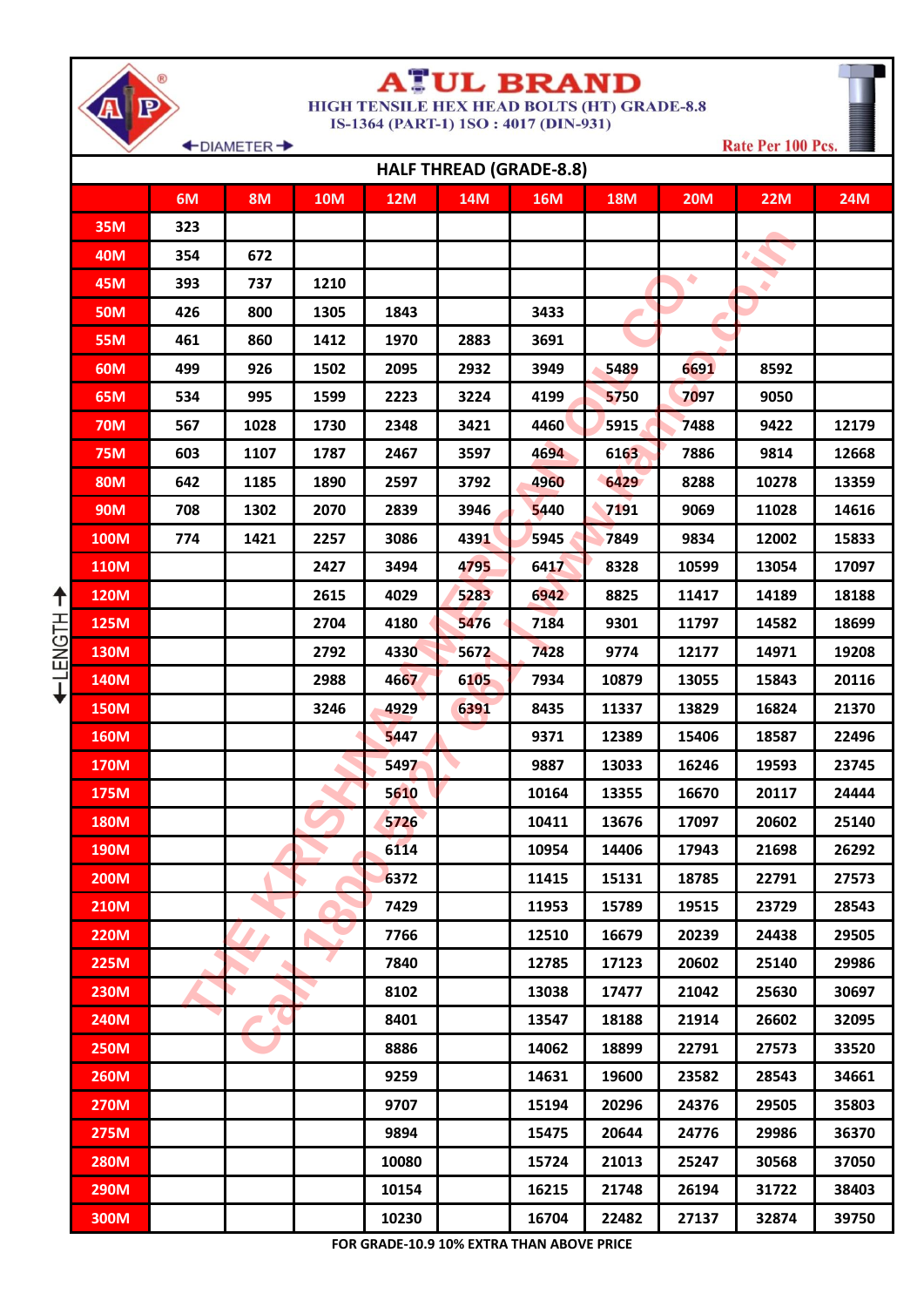

+LENGTH

### **ATUL BRAND**<br>HIGH TENSILE HEX HEAD BOLTS (HT) GRADE-8.8

IS-1364 (PART-1&2) 1SO: 4014/4017 (DIN-931/933)

+DIAMETER +

Rate Per 100 Pcs.

| <b>FULL THREAD &amp; HALF THREAD (GRADE-8.8)</b> |            |       |       |       |        |        |        |        |  |  |  |
|--------------------------------------------------|------------|-------|-------|-------|--------|--------|--------|--------|--|--|--|
|                                                  | <b>27M</b> | 30M   | 33M   | 36M   | 39M    | 42M    | 45M    | 48M    |  |  |  |
| 60M                                              | 14739      | 19431 | 26304 |       |        |        |        |        |  |  |  |
| 65M                                              | 15404      | 20355 | 26304 |       |        | ۰      |        |        |  |  |  |
| <b>70M</b>                                       | 15978      | 21107 | 26304 | 34889 |        |        |        |        |  |  |  |
| <b>75M</b>                                       | 16598      | 21640 | 27137 | 34889 |        |        |        |        |  |  |  |
| 80M                                              | 17097      | 22794 | 28489 | 36370 | 44984  |        |        |        |  |  |  |
| 90M                                              | 18993      | 24423 | 30528 | 37985 | 47483  | 55141  |        |        |  |  |  |
| 100M                                             | 20602      | 26304 | 32874 | 40700 | 50280  | 58946  | 71222  | 81396  |  |  |  |
| 110M                                             | 22496      | 28489 | 35615 | 42735 | 51799  | 63308  | 74356  | 85465  |  |  |  |
| <b>120M</b>                                      | 23745      | 29986 | 37986 | 44984 | 53419  | 65748  | 77695  | 94964  |  |  |  |
| 125M                                             | 24444      | 30825 | 39343 | 46915 | 56185  | 68485  | 79545  | 97752  |  |  |  |
| 130M                                             | 25141      | 31657 | 40914 | 48842 | 58946  | 71222  | 81396  | 100545 |  |  |  |
| 140M                                             | 26714      | 34044 | 42735 | 51793 | 63308  | 74321  | 85465  | 106831 |  |  |  |
| <b>150M</b>                                      | 28025      | 34889 | 43830 | 53419 | 65748  | 77695  | 89960  | 110392 |  |  |  |
| 160M                                             | 29474      | 37164 | 46200 | 56976 | 68374  | 81396  | 94964  | 113951 |  |  |  |
| <b>170M</b>                                      | 30528      | 39750 | 48842 | 58946 | 71222  | 85465  | 100898 | 118020 |  |  |  |
| 175M                                             | 31704      | 40726 | 50324 | 60001 | 72772  | 87713  | 103866 | 120054 |  |  |  |
| <b>180M</b>                                      | 32874      | 41694 | 51799 | 61049 | 74321  | 89960  | 106831 | 122090 |  |  |  |
| 190M                                             | 34250      | 43825 | 53410 | 65741 | 77695  | 95253  | 110387 | 126787 |  |  |  |
| <b>200M</b>                                      | 35615      | 44984 | 56976 | 68374 | 81396  | 100545 | 113951 | 131482 |  |  |  |
| <b>210M</b>                                      | 36369      | 47483 | 58946 | 71222 | 83430  | 103063 | 117207 | 135865 |  |  |  |
| <b>220M</b>                                      | 37164      | 48158 | 60001 | 72772 | 85465  | 105578 | 120465 | 139151 |  |  |  |
| 225M                                             | 39750      | 48842 | 61049 | 74321 | 89960  | 106831 | 122090 | 142436 |  |  |  |
| 230M                                             | 40228      | 50280 | 63308 | 74997 | 92083  | 108257 | 123971 | 145026 |  |  |  |
| 240M                                             | 40698      | 51851 | 65748 | 76347 | 96318  | 111107 | 127731 | 150208 |  |  |  |
| <b>250M</b>                                      | 43830      | 53419 | 68374 | 77695 | 100545 | 113951 | 131482 | 155386 |  |  |  |
| <b>260M</b>                                      | 44410      | 54835 | 69510 | 80808 | 103063 | 117207 | 135868 | 158563 |  |  |  |
| <b>270M</b>                                      | 44984      | 56263 | 70646 | 83917 | 105578 | 120469 | 140250 | 161740 |  |  |  |
| 275M                                             | 46200      | 56976 | 71222 | 85465 | 106831 | 122090 | 142436 | 164920 |  |  |  |
| <b>280M</b>                                      | 46844      | 61049 | 71837 | 86826 | 108257 | 128075 | 145031 | 168095 |  |  |  |
| 290M                                             | 47483      | 62178 | 73081 | 89960 | 111107 | 129782 | 150210 | 169682 |  |  |  |
| 300M                                             | 50280      | 63308 | 74321 | 94964 | 113951 | 131482 | 155386 | 171261 |  |  |  |

FOR GRADE-10.9 10% EXTRA THAN ABOVE PRICE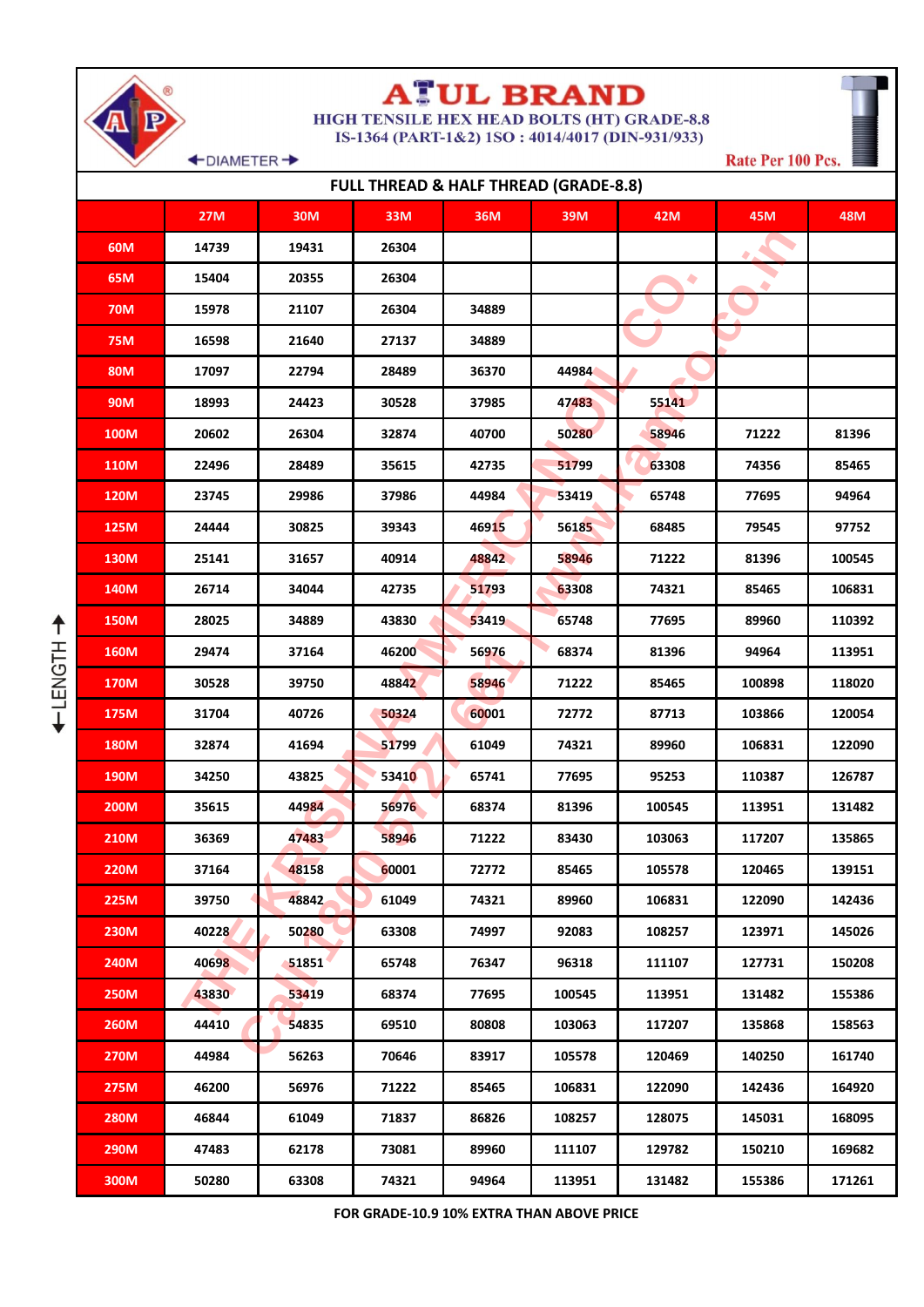

### **ATUL BRAND**

HIGH TENSILE HEX HEAD SCREW (FT) GRADE-R & S **BS-1083 &1768, BSW, BSF & UNC THREAD** 

← DIAMETER →

Rate Per 100 Pcs.

| <b>FULL THREAD (GRADE-R)</b> |      |       |      |      |      |       |  |  |  |  |  |  |
|------------------------------|------|-------|------|------|------|-------|--|--|--|--|--|--|
|                              | 1/4" | 5/16" | 3/8" | 1/2" | 5/8" | 3/4"  |  |  |  |  |  |  |
| 1/2"                         | 204  | 454   | 666  |      |      |       |  |  |  |  |  |  |
| 3/4"                         | 251  | 380   | 574  |      |      |       |  |  |  |  |  |  |
| 1"                           | 301  | 436   | 697  | 1503 | 2634 |       |  |  |  |  |  |  |
| 1.1/4"                       | 342  | 499   | 790  | 1672 | 2894 |       |  |  |  |  |  |  |
| 1.1/2"                       | 367  | 562   | 849  | 1838 | 3162 | 5001  |  |  |  |  |  |  |
| 1.3/4"                       | 407  | 624   | 975  | 2004 | 3425 | 5403  |  |  |  |  |  |  |
| 2"                           | 449  | 687   | 1070 | 2173 | 3681 | 5793  |  |  |  |  |  |  |
| 2.1/2"                       | 534  | 813   | 1255 | 2506 | 4202 | 6555  |  |  |  |  |  |  |
| 3"                           | 612  | 938   | 1443 | 2847 | 4733 | 7357  |  |  |  |  |  |  |
| 3.1/2"                       | 696  | 1063  | 1631 | 3182 | 5265 | 8140  |  |  |  |  |  |  |
| 4"                           | 777  | 1189  | 1815 | 3519 | 5793 | 8916  |  |  |  |  |  |  |
| 5"                           |      |       | 2233 | 4272 | 6999 | 10759 |  |  |  |  |  |  |
| 6"                           |      |       | 2619 | 4961 | 8044 | 12296 |  |  |  |  |  |  |

FOR GRADE-10.9 10% EXTRA THAN ABOVE PRICE

←HONGTH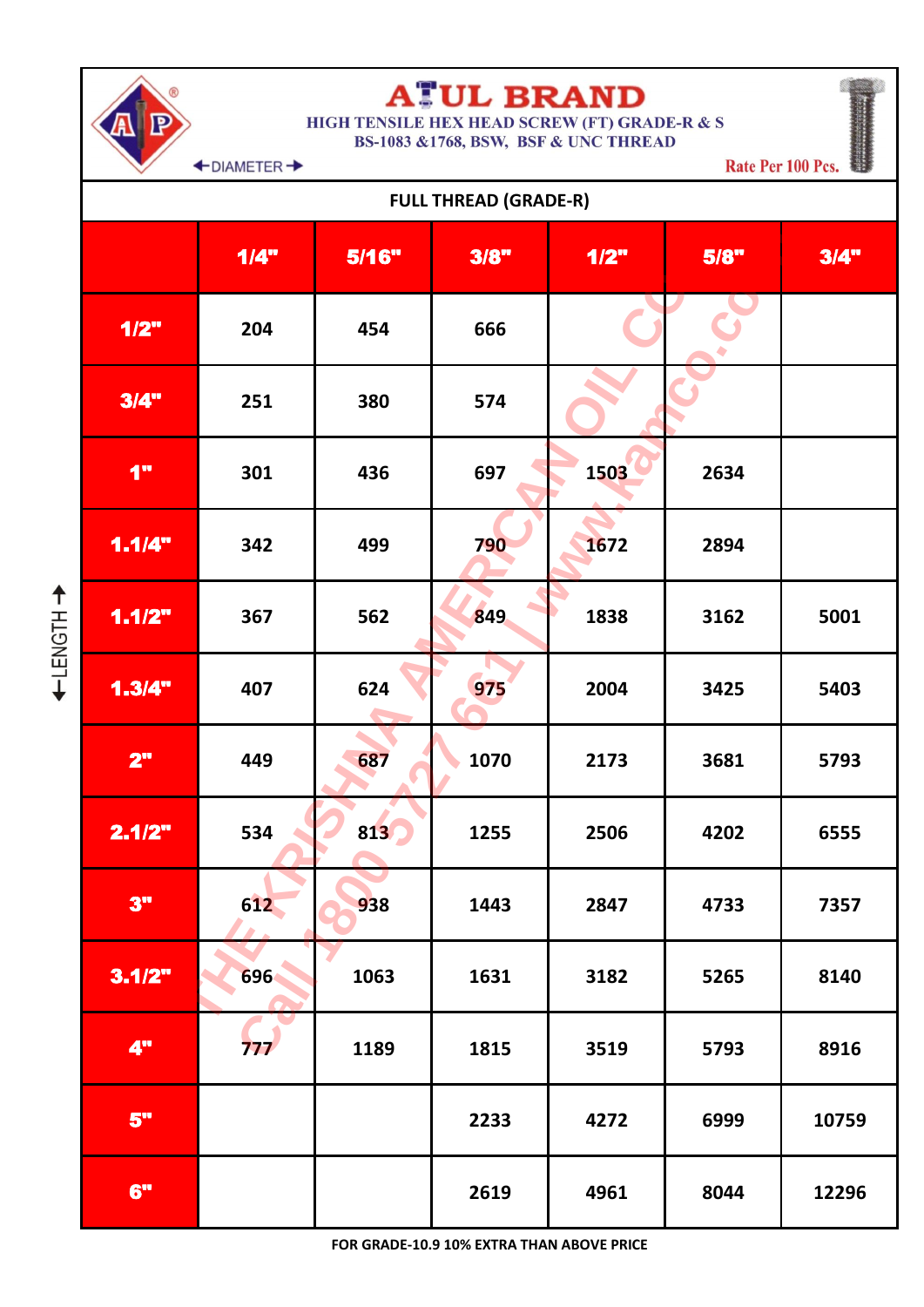# **ATUL BRAND**<br>HIGH TENSILE HEX HEAD BOLTS (HT) GRADE-R & S<br>BS-1083 &1768, BSW, BSF & UNC THREAD

Rate Per 100 Pcs.

+DIAMETER +

| <b>HALF THREAD (GRADE-R)</b> |      |       |      |       |       |       |       |       |            |            |  |
|------------------------------|------|-------|------|-------|-------|-------|-------|-------|------------|------------|--|
|                              | 1/4" | 5/16" | 3/8" | 1/2"  | 5/8"  | 3/4"  | 7/8"  | 1"    | $1 - 1/4"$ | $1 - 1/2"$ |  |
| 1"                           | 300  | 502   |      |       |       |       |       | ۰     |            |            |  |
| $1 - 1/4"$                   | 367  | 581   |      |       |       |       |       |       |            |            |  |
| $1 - 1/2"$                   | 398  | 655   | 901  |       |       |       |       | 3     |            |            |  |
| $1 - 3/4"$                   | 448  | 740   | 1038 | 2169  |       |       |       |       |            |            |  |
| 2"                           | 496  | 819   | 1133 | 2371  | 3989  | 7018  | 7984  | 11475 |            |            |  |
| $2 - 1/2"$                   | 598  | 973   | 1361 | 2782  | 4669  | 7127  | 9446  | 13252 | 23105      | 35614      |  |
| 3"                           | 697  | 1133  | 1593 | 3192  | 5343  | 8107  | 10754 | 14739 | 25902      | 38847      |  |
| $3 - 1/2"$                   | 790  | 1292  | 1815 | 3597  | 6006  | 9095  | 12041 | 16764 | 28973      | 42735      |  |
| 4"                           | 891  | 1449  | 2067 | 4021  | 6724  | 10059 | 13465 | 18385 | 31086      | 46200      |  |
| 5"                           |      |       | 2502 | 4962  | 7811  | 11637 | 15978 | 21914 | 36370      | 55139      |  |
| 6"                           |      |       | 2953 | 5538  | 9117  | 13570 | 18785 | 24776 | 42735      | 63308      |  |
| 7"                           |      |       |      | 6139  | 10349 | 15978 | 22205 | 28025 | 47483      | 71222      |  |
| 8"                           |      |       |      | 7337  | 11558 | 17269 | 23105 | 31086 | 51799      | 81396      |  |
| 9"                           |      |       |      | 7845  | 13156 | 20113 | 26304 | 34889 | 56976      | 89960      |  |
| 10"                          |      |       |      | 8439  | 14670 | 21640 | 28973 | 38847 | 63308      | 94964      |  |
| 11"                          |      |       |      | 9432  | 15622 | 23105 | 31657 | 41694 | 68374      | 100549     |  |
| 12"                          |      |       |      | 10615 | 16704 | 24776 | 34188 | 44984 | 71222      | 106831     |  |

FOR GRADE-10.9 10% EXTRA THAN ABOVE PRICE